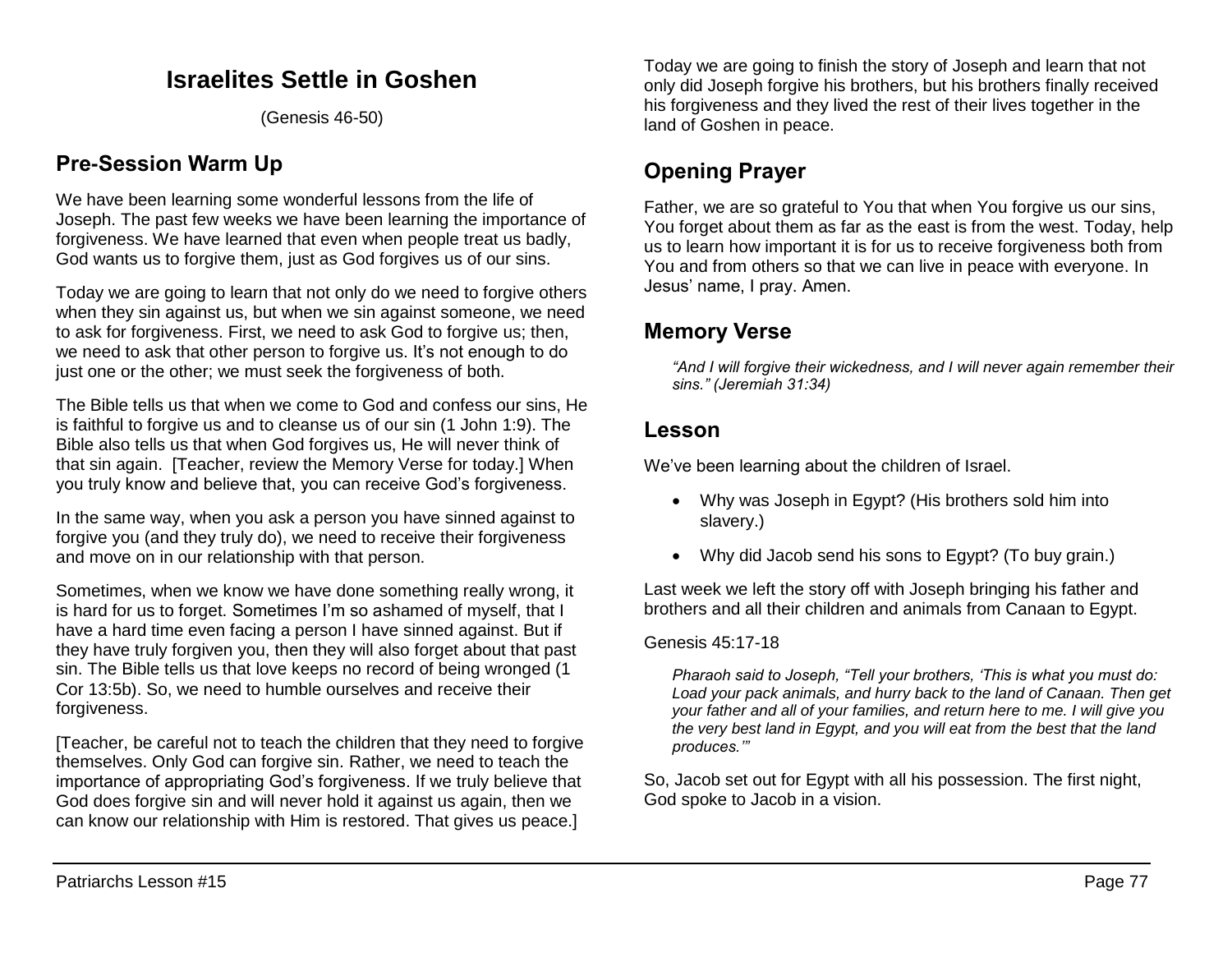#### Genesis 46:2-4

*During the night God spoke to him in a vision. "Jacob! Jacob!" he called. "Here I am," Jacob replied. "I am God, the God of your father," the voice said. "Do not be afraid to go down to Egypt, for there I will make your family into a great nation. I will go with you down to Egypt, and I will bring you back again. You will die in Egypt, but Joseph will be with you to close your eyes."*

Notice that God promised to make his family into a great nation and to bring him back again to the Promised Land; Jacob knew this move to Egypt was only temporary. God had promised to give the land that we know of today as *Israel* to the descendants of Abraham. And God passed that promise down to Isaac and to Jacob.

So, Jacob and his sons, the children of Israel, packed up everything and moved their families to Egypt.

#### Genesis 46:6

*They also took all their livestock and all the personal belongings they had acquired in the land of Canaan. So Jacob and his entire family went to Egypt—*

Joseph could hardly wait to see his father after all these years!

#### Genesis 46:29

*Joseph prepared his chariot and traveled to Goshen to meet his father,*  Jacob. When Joseph arrived, he embraced his father and wept, holding *him for a long time.* 

What happiness there was when Joseph was finally reunited with his father and all his brothers in the land of Egypt.

17 years later, it was time for Jacob to die and he had a special last request.

#### Genesis 47:30-31

*When I die, please take my body out of Egypt and bury me with my ancestors." So, Joseph promised, "I will do as you ask." "Swear that you* 

*will do it," Jacob insisted. So, Joseph gave his oath, and Jacob bowed humbly at the head of his bed.* 

Jacob was asking Joseph not to leave his bones in Egypt; he wanted them to be taken back to the Promised Land to be buried in the family burial place.

Genesis 49:31-33

*There Abraham and his wife Sarah are buried. There Isaac and his wife, Rebekah, are buried. And there I buried Leah. It is the plot of land and the cave that my grandfather Abraham bought from the Hittites." When Jacob had finished this charge to his sons, he drew his feet into the bed, breathed his last, and joined his ancestors in death.* 

After Jacob's death, Joseph took his body back to the land of Canaan and buried him in the family tomb.

#### Genesis 50:14

*After burying Jacob, Joseph returned to Egypt with his brothers and all who had accompanied him to his father's burial.*

When they returned to Egypt, Joseph's brothers started to worry that Joseph would now finally take his revenge against them for all the mean things they had done to him.

#### Genesis 50:15-18

*But now that their father was dead, Joseph's brothers became fearful. "Now Joseph will show his anger and pay us back for all the wrong we did to him," they said. So they sent this message to Joseph: "Before your father died, he instructed us to say to you: 'Please forgive your brothers for the great wrong they did to you—for their sin in treating you so cruelly.' So we, the servants of the God of your father, beg you to forgive our sin." When Joseph received the message, he broke down and wept. Then his brothers came and threw themselves down before Joseph. "Look, we are your slaves!" they said.* 

The brothers were still feeling guilty of their sins against their younger brother. But Joseph did not hold a grudge against his older brothers. He could clearly see God's hand in sending him ahead to Egypt.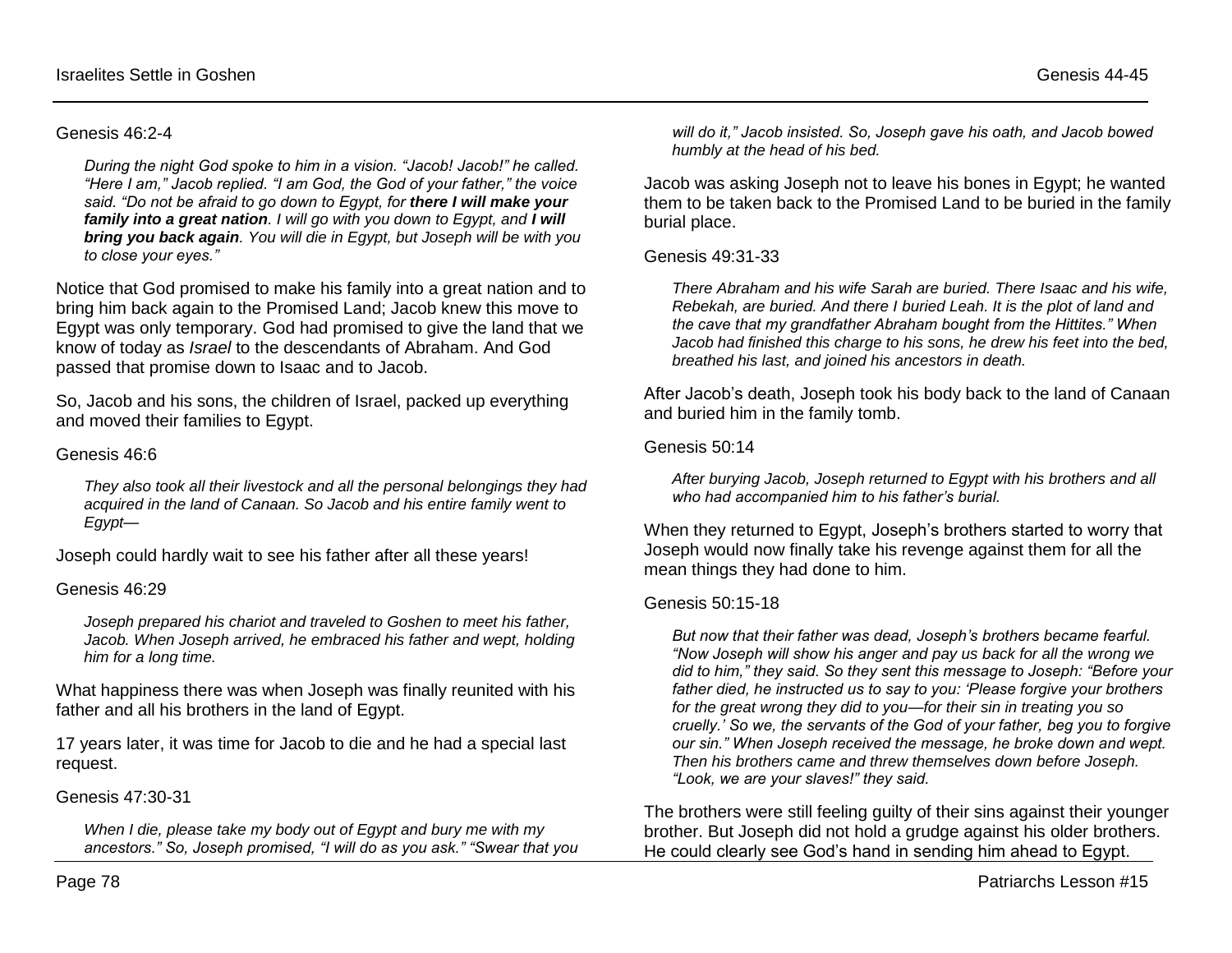#### Genesis 50:19-21

*But Joseph replied, "Don't be afraid of me. Am I God, that I can punish you? You intended to harm me, but God intended it all for good. He brought me to this position so I could save the lives of many people. No, don't be afraid. I will continue to take care of you and your children." So he reassured them by speaking kindly to them.*

Finally, the brothers received Joseph's forgiveness. Now they truly knew that Joseph did not hold a grudge against them. They all lived in peace together for the rest of their lives.

#### Genesis 50:22

*So Joseph and his brothers and their families continued to live in Egypt. Joseph lived to the age of 110.* 

The children of Israel stayed in the land of Egypt for more than 400 years. But Joseph knew that someday God would take them back to the land He promised Abraham, Isaac, and his father, Jacob.

## **CLOSING PRAYER**

Father, thank You for all the wonderful life lessons we have learned from the life of Joseph. Joseph had made his mind up as a young boy to live his life in a way that pleases You. He was kind, thoughtful and helpful. Joseph was also longsuffering. He didn't hold a grudge against the people who did wrong things to him. He never tried to return hurt for hurt. Nor did he ever complain because he trusted that You had a plan and a purpose for his life. Joseph truly believed that You can make all things work together for good. That's why Joseph found it easy to forgive his brothers! Give us a desire to be more like Joseph. In Jesus' name, I pray. Amen.

## **LEARNING ACTIVITIES**

### **CRAFT CORNER**

### **GAME CENTER**

#### *Name that Word*

Make game cards with "Secret Words" from your lesson. Divide the class into two teams. Each team is given 100 points to start with. First team up chooses a representative who is given a Secret Word. That student must try to get someone on his team to guess what the word is without saying the word. (For example, *camel* It has humps. It doesn't need much water. It is hairy.) Subtract from each team's score, the number of clues it took to guess the Secret Word.

Secret Words:

| Jacob   | Camel    | <b>Coat of Many Colors</b> |
|---------|----------|----------------------------|
| Famine  | Slavery  | Jail                       |
| Pharaoh | Shepherd | Father                     |

#### *Review Questions:*

Or, use the following review questions in another game of your choice:

- 1. Which son did Jacob love the most? (Joseph.)
- 2. What did Jacob do for Joseph that made his brothers especially jealous of him? (Made him a coat of many colors.)
- 3. What did Joseph's big brothers want to do to Joseph? (They plotted to kill him but then decided to thrown him into a dry well. Finally, they sold him to some Midianite traders who were heading for Egypt.)